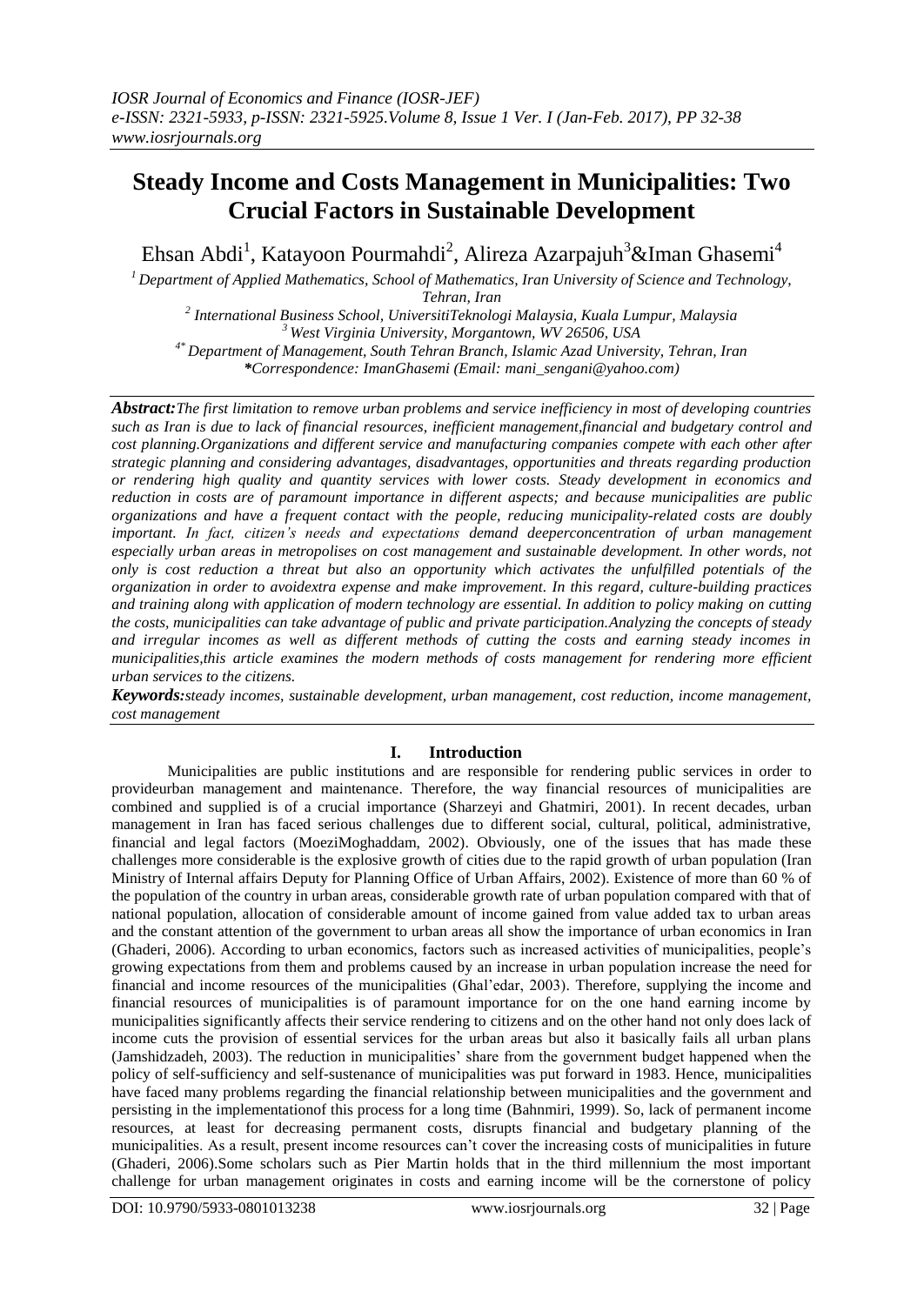making on the level of urban management (Martin, 1997). Therefore, municipalities need to have new and sustainable income resources to provide the citizens with services that require high cost.

## **II. Urbanization and citizenship costs**

70% of today's population lives in urban areas.Since these urban areas are the heart of economic, social and cultural activities, their problems become graver day by day. This increase is more drastic now. However, ten years ago it wasn't like that. Therefore, urban institutes are very important and any problems and shortcomings with them trouble the most important part of society. When one talks about urban costs decrease, attentions will be directed towards municipality in a large urban area like a mega city. However, the fact is that municipalities can't be successful in fulfilling such goal separately. Urban costs decrease is mutual, that is, decreasein municipality costs in rendering services and decreasing forced costs of citizens who are direct benefactors of urban services. The collaboration of these two factors would be fruitful in urban cost decrease (AmirAhmadi and Razavi, 2000).

Regarding the fact that urban life style is changing and one faces new issues and challenges in cities every day, the policy that suggests people should pay the citizen costs ought to be accepted. At present time, municipalities do not have access to other financial resources but tax. However, government anticipates and pays some financial aid for public transportation. But, life costs in cities especially mega cities are becoming higher due to the size of urban areas. The costs of a unit of urban services would be less because although the services are alike, costs differ. Hence, all costs should be added up, and then the total cost should be divided by the population of the city based on the conditions and situation of that city. However, it requires legal and administrative processes (Iran newspaper, urban management, 1/10/2011).

Supreme leader's Nowruzspeech in the beginning of the year 1393 (2014) implies the orientation of Islamic Republic of Iran's policies for putting in more efforts to improve economy and culture as well astheintroduction of the bill for resistance economy in the end of the year 2013 show that authorities and the people are not satisfied with economymanagement. That's why, the supreme leader believes that feeble effort is not enough to improve the situation and therefore the whole Iranian nation should have a jihadi effort to boost economy. Having mentioned the influential role of public in developing the country, supreme leader stated that improving the economy and culture is fruitless without the participation of public. We should not forget that an effort pays off when joined efforts are taken and eventually both parties obtain a shared goal. For sure it is fruitless if only one party tries to reform without gaining any support. Therefore, if there is a mutual harmony between municipalities and publicwe can suppose that urban costs reduction is possible (Iran newspaper, urban management, 4/7/2011).

# **III. Concepts of Steady and Irregular Incomes**

One the most significant responsibilities of municipalities is the way they supply their financial resources to render essential services and commodities to the public. There are seven main financial resource categories along with more than a hundred subcategories in categorizing income resources of municipalities (Sharzeyi, 2008). Since, steady income heavily depends on sustainable development in economy which is crucially dependent on the way facilities and environmental services are used and protecting natural resources such as the way of benefiting from water, air, green belt and all urban facilities and areas, these steady incomes should enjoy the features of steadiness and maintaining the quality of urban areas. These two characteristics should always be reliable to design necessary plans for achieving them. Accordingly, all income resources which are generally affected by economic shock, chaos, rule alteration and fluctuation are not reliable and don't enjoy the feature of steadiness (AbbasiKashkuli and BagheriKashkuli).

Steady income has four characteristics:

- 1. Its resource should be unlimited or replaceable.
- 2. It should constantly bereceivable.
- 3. It should not have large fluctuation during different fiscal quarters.
- 4. It should increase alongside with an increase in costs but should not impact urban development.

Achieving new methods of supplying steady income resources without any negative economic, social and political consequences, can crucially affect the social satisfaction, facilitating development of urban areas and eventually effective urban management.Efforts have been increased to supply steady income resources for municipalities all around country.

As figure 1 suggests steady income in twenty two municipal zones of Tehran has increased in the last quarter of the year 2014. This income increase average changed from 10% in 2013 to 15% in 2014 (Tehran municipality, 2014).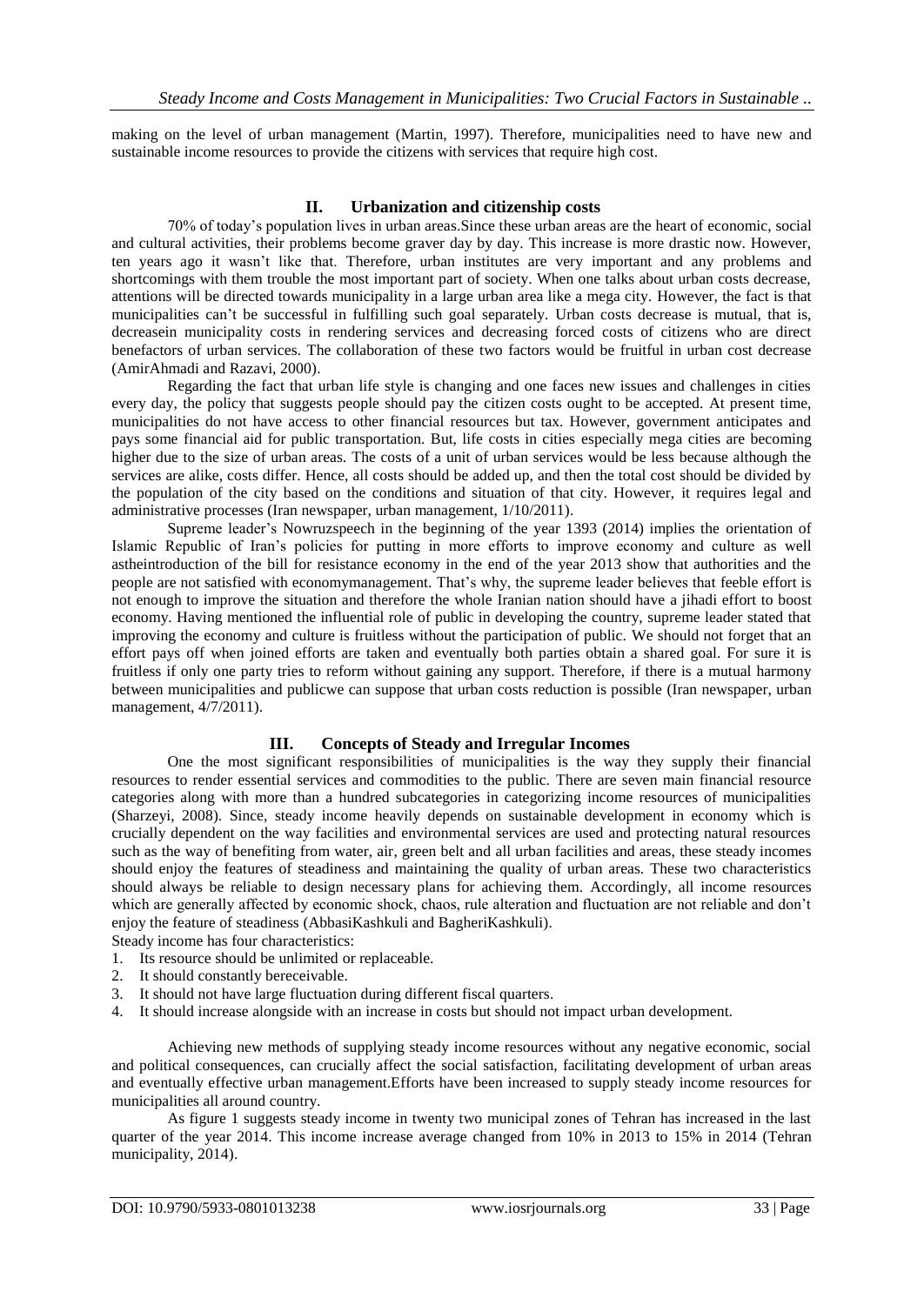| Steady incomes (%)                 |  |
|------------------------------------|--|
| Average of 15%                     |  |
| Blue bars represent for December.  |  |
| Red bars represent for January.    |  |
| Green bars represent for February. |  |
| Zone1 up to zone 22                |  |

**Figure (1):** Steady incomes in the last quarter of 2013

#### **3.1. Methods of gaining steady incomes in municipalities**

Different methods can be defined based on cultural, economic and social conditions of the country. The most essential methods are (Ziyari, 2013):

Determining the role of government and municipality in developing urban areas

Essential income resources for developing and managing urban areas can be supplied by three sources:

- Local tax
- Urban service fees
- Government assignments of public works

Regarding this issue, at first the role and share of each these resources should be specified and then there should be a thoughtful planning for them.

Tax-Collection Clarification

- Drafting and approving of municipality income regulation as a macro regulation in the country
- Creating unity between policy making and presenting income bills of municipality
- Keeping up with modern technology and designing new and easy way of collecting tax

Creating willingness for paying tax

- Using different mass media and non-media tailored to the public's needs.
- Managing costs along with income increase
- Annual informing about different urban costs

Collection of Service fees

- Developing urbanization culture for making pay regulation in return for received services and reduction in costly responsibilities of municipalities.
- Rendering variant welfare and recreation services suitable for different income-earning strata and collection of total costs
- Assignment of public services to private sector and close supervision on the underway projects

# **IV. Modern solutions for costs decrease in municipalities**

## **4.1.Application of new technology**

Not only does the useof mechanized garbage collection system in urban areas requiring citizen's cooperation to be operationalized reduce the costs of conventional garbage collection, but also it enhancesurban beauty and decreases scattered sources of pollution.Moreover, another way for earning income is to use such dirty goldthat can be reused asfertilizer and recycled stuff. It also can be profitable. Mashhad municipality has initiated such process to some extent but it seems that the variety of products that can be made from recycling is not that much accounted for or there isn't essential investment. Even making use of other types of household waste can be a huge source of energy and income for municipalities and cities. Also, attracting foreign investors into such process would be of great help. Moreover, using solar energy systems can be a solution to substantially decrease the municipality current costs. These systems whose technology is available in our own country can be used to light up parks and urban areas like most of the countries. However, bearing such costs is worth when citizens protect them as their own properties. Utilizing this method, municipalities can decrease the costs of using other types of energy. In addition, making use of energy efficient devices such as different smart lighting systems which are introduced into market nowadays and discarding older and energy-wasting devices can greatly reduce the costs. Further, painting may also be effective in using energy more efficiently. Since, painting public places using bright and happy colors can reflect light and lead to less utilization of lighting systems. Furthermore, some social abnormal behaviorcan be stopped by showing some visual happiness to people.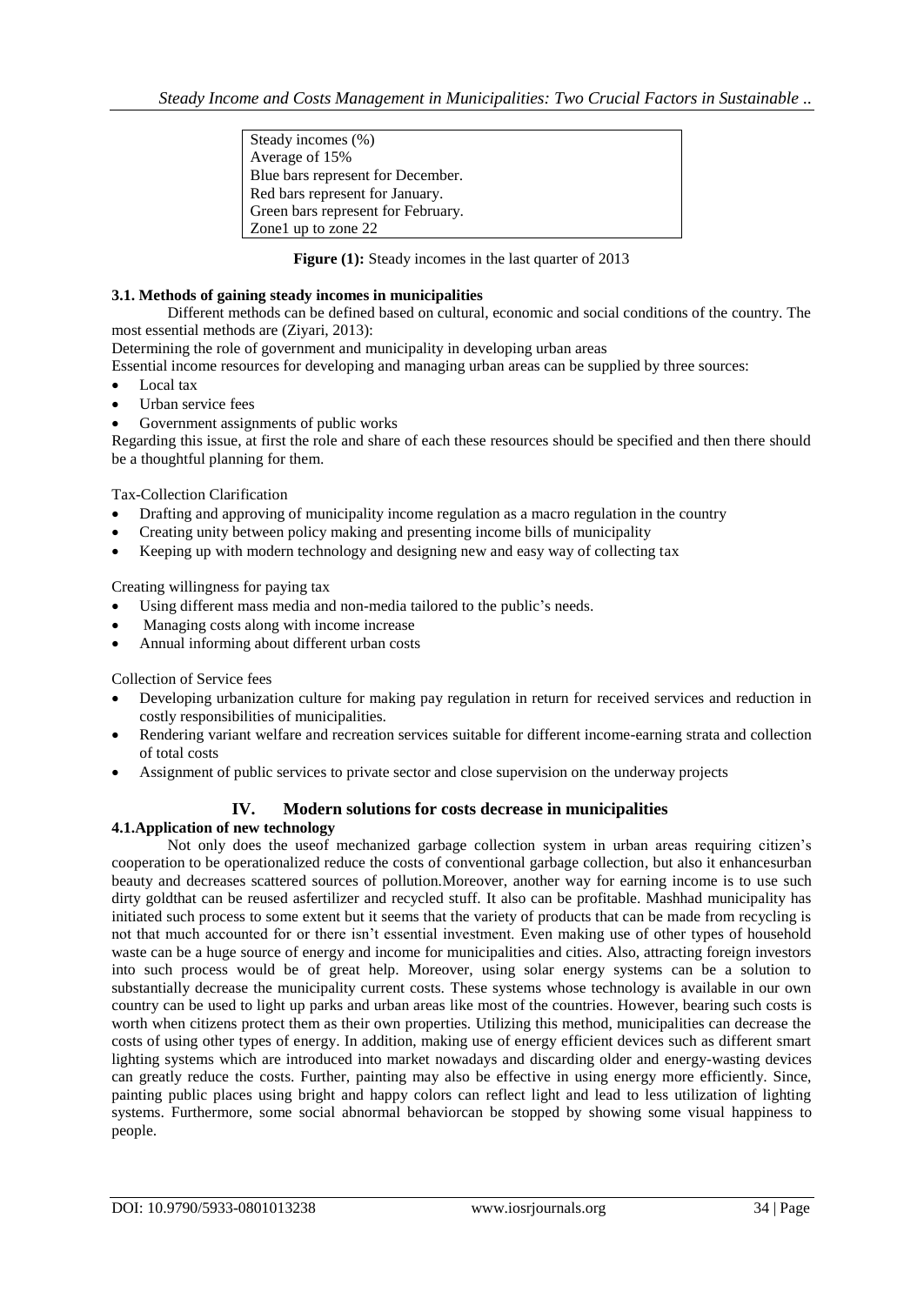## **4.2. Reducing public transportation costs**

Equipping different means of public transportation by virtue of private sector and municipalities planning and policy making can lower gasoline consumption, air pollution, accidents. Therefore, road safety in urban areas increases. Providing all urban areas with this type of public transportation as well as public support in using and protecting it can considerably reduce traffic jam, air pollution and lack of parking space.

## **4.3. Renovating urban roads and passages**

Municipalities constantly renovate roads and passages but due to lack of harmony between servicerendering organizations involved in such process and municipalities, the costs paid are wasted and become many times larger.

Lack of harmony between these organizationscauses so much digging resulting in unbeautiful scenes and rough and nonstandard roads.This problem not only makes public unsatisfied but also increases car depreciation costs some of which are directly related to municipalities. Therefore, unity between organizations in charge of rendering urban services removes these redundancies.

## **4.4. Provision of camps for travelers and pilgrims**

Provision of temporary and permanent camps can be a source of income and a source for lowering the costs. When travelers gather together in one or several different places reduces the costs of services such as garbage collection and so on and so forth.

## **4.5. Creativity in utilizing urban facilities**

Creativity and innovation are of paramount importance in this world. For instance, municipalities pay high costs for landscaping service and its maintenance. Planting strong plant species can be one solution for lowering the cost. Planting drought-tolerant and multiple season plants is another way for cutting the costs. In some cities of the country public areas have been used as an investment to plant fruit trees. That's is, instead of planting fruitless trees in squares and boulevards municipalities have planted olive trees whose fruit is not that popular among people and pedestrians and about nine to twelve tons of olive is picked in urban areas each year.

## **4.6. Psychology of communication**

Those people who always take the first step to communicate with others are the most successful people. They communicate with their customers and clients and get their ideas about the commodities. It can be the best advertisement for the company. Because, they get familiar withier customers' ideas without bearing any costs and they will remove the shortcomings as much as possible in order to improve the quality of their products and services.

# **4.7. Improving knowledge level**

Today we live in a world in which obtaining knowledge highly encourages us to achieve the peaks of success and for working professionally we should systematically learn the job. This goal is achievable only by knowing and learning the necessary skills. Skill and knowledge are like two parallel and supplementary lines that help the organization achieve the success little by little. Human resource enjoying necessary knowledge and skill about its duty will substantially reduce the costs of the organization such as training, making up for mistakes, wasting of time and also improves the organization.

## **4.8. Electronic municipality (E-municipality)**

Electronic municipality is an organization which quickly, accessibly and safely renders its services within municipality area of responsibility drawing on information technology to citizens. E-municipality gives 24-hour services in city without time-space limit. Features of E-municipality are as follows:

- Dossiersare discarded and transformed into digital information
- Department responsible for answering phone calls is eliminated
- Electronic communication is of crucial importance and should be applied in departments responding to citizens.
- A location is dedicated to citizens for exchanging ideas over municipal and municipality performance.
- Renovation tax and other tax are paid online.
- Paperwork regarding municipality dossiers is eliminated and frequenting to municipality would decrease.
- Updated notification about urban development and its related issues are given.

# **4.9. Electronic citizen (E-citizen)**

Despite the problems regarding air and sound pollution, traffic, wasting energy and the importance of time, the need for institutionalizing and utilizing electronic services is essential. Today, we are witnessing that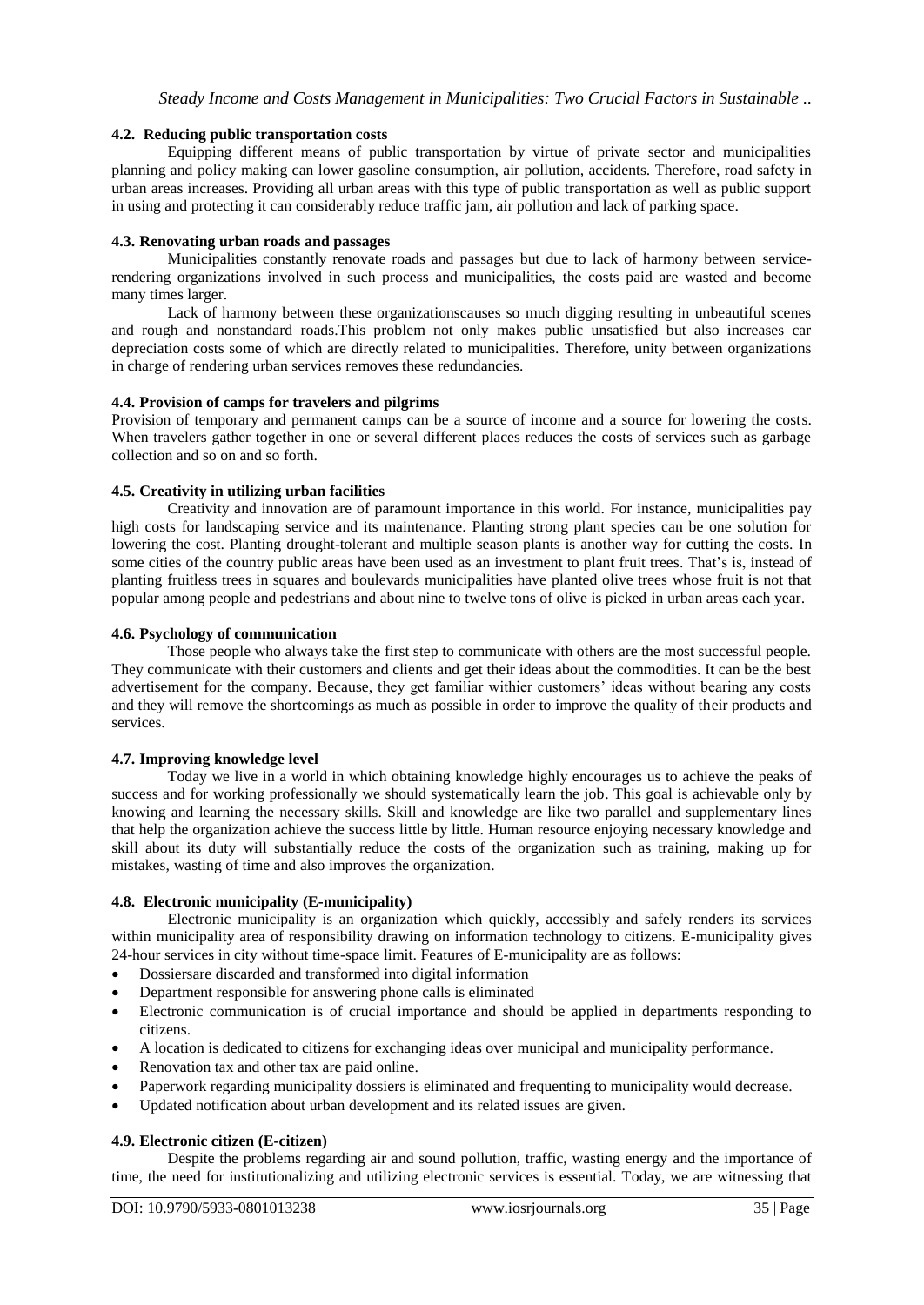banks are brilliantly moving towards cyberization in a way that frequenting of clients and face to face attending have greatly reduced and public can get services without attending the banks.

Municipalities should also move towards cyberization. As a result, there would be lower traffic jam and the costs for reducing air pollution and renovating urban roads and passages decreases. This only happens when citizens receive essential training on how to use electronic services and they also should try hard to utilize such facilities. Recently, Mashhad municipality has launched comprehensive plans to render electronic services such as holding free E-citizen training sessions and paying bills electronically. This process still continues (Asnafi, 2009).

# **V. Experiences of Iran's mega cities in decreasing the costs**

Establishing cost management committee which can improve the financial resources and efficiency can be one of the most crucial actions for reducing costs in an organization like municipality. Policy making for costs reduction is the responsibility of this committee. The position and the role of such committee should be established in different levels in a way that provoke the creativity of all the staff and their suggestions. Analyzing costs, identifying costly services, consulting, supervising the cost decrease solutions, designing and approving improvement projects, planning, and project management and supervising them to make sure they are carried out quickly and perfectly till the time of utilization all are committee's responsibilities.

Some activities being used by Mashhad municipality in order to decrease the costs are as follows:

1. Decreasing electricity cost using energy-saving light bulbs and reminding the staff

- 2. Organizing rental and private vehicles used by municipality
- 3. Installing stone curbs instead of concrete ones
- 4. Utilizing geographical information system in urban management
- 5. Installing office automation systems in municipality of Mashhad
- 6. Installing a comprehensive statistical information system
- 7. Using electrical energy-saving devices with higher productivity and quality

Carrying out these cost management plans reveals how to identify costly undertakings by analyzing andhow to lower municipality costs by participation of staffs and making use of their creativity.

Execution of different plans in Tehran municipality in recent years has revealed the unanimous determination for cutting costs, increasing profit and productivity and optimization of implemented plans in so far as Tehran municipality Director of Finance, Planning and Performance considered reduction of costs as one way of increasing profit in such organization. He also suggested that cost management has been fully discussed from the beginning of this period of management in Tehran; therefore, by creating committees in different departments such as twenty two municipal zones, offices, organizations and companies an effort has been undertaken to develop and institutionalize the strategies. For instance, Art Management Committee in Tehran municipality was officially launched in 2005 as one of the high committee workgroups of financial and resources improvement. Executive committees designed and implemented comprehensive plans in order to execute costs decrease strategy. These plans are as follows:

- 1. A comprehensive plan for reducing electricity cost using six-solution policy
- 2. A comprehensive plan for replacing grass with bushy and groundcover plants
- 3. A comprehensive plan for anti-icing and de-icing of roads using chemical solution
- 4. A comprehensive plan for organizing private and rental vehicles of municipality
- 5. A comprehensive plan for changing the method of widening the two way streets to one way and commercial use of their deserted areas.
- 6. A comprehensive plan for covering the open creeks of streets and establishing surface water collection network utilizing pipes.
- 7. Installing stone curbs instead of concrete curbs in backstreets and avoiding the installation of curbs in parks
- 8. A comprehensive plan for using Global System instead ofutilizing units of cost index in some urban projects
- 9. A comprehensive plan for organizing warehouses and properties of different municipal zones.
- 10. A suggested comprehensive plan for renovation of fountains and urban areas lighting
- 11. A comprehensive plan for the application of Geographical Information System in urban management.
- 12. A comprehensive plan for installation of office automation systems in Tehran municipality
- 13. A comprehensive plan for facilitating the process of holding tender sessions and managing Tehran municipality projects
- 14. A comprehensive plan for improving the system for discount, exemption and financial aids provided by Tehran municipality
- 15. A comprehensive plan for building recycling old tires for utilization in producing asphalt and flooring.
- 16. A detailed plan for installing urban roads and asphalt management system.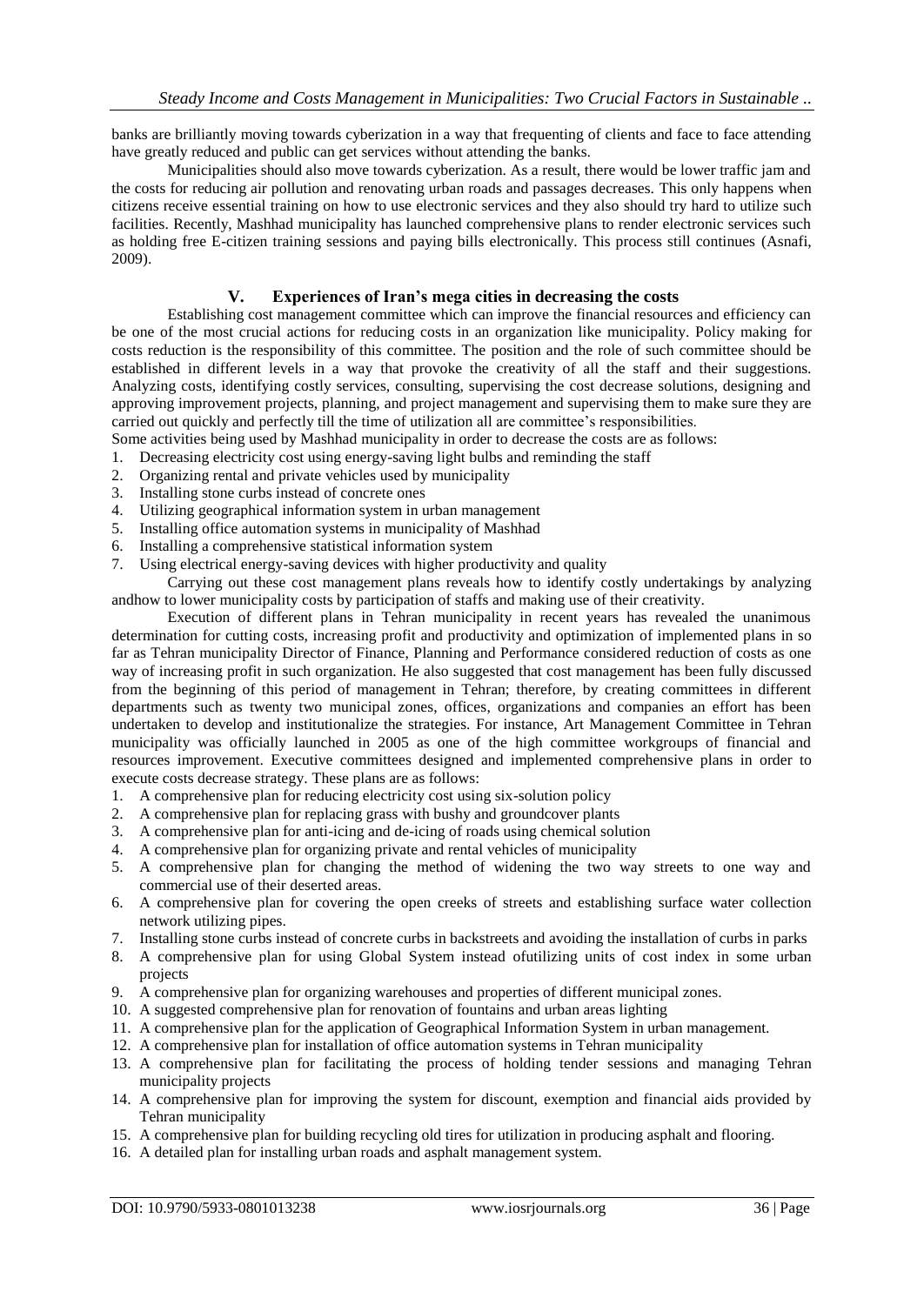Table (1) shows the detailed plans for cost decrease and the amount of reduction of their total cost in Tehran municipality (Masoumzadeh, 2010). A brief look at table (1), which is provided by the Organization for Controlling Municipality Performance in 2010, shows the reduction in costs after implementation of comprehensive plans. If these plans are implemented in larger scales, they prevent waste of financial resources in executed plans of municipalities.

|                | <b>Table</b> (1). Cost Reduction Complements of Tans                         |                                                  |
|----------------|------------------------------------------------------------------------------|--------------------------------------------------|
| R              | Title of Comprehensive Plan/Improvement Project                              | <b>Estimated Cost Reduction (billion Tomans)</b> |
| $\mathbf{1}$   | reducing electricity cost using six-solution policy                          | 4.5                                              |
| $\overline{2}$ | replacing grass with bushy and groundcover plants for some parts of          | 4                                                |
|                | landscape                                                                    |                                                  |
| 3              | anti-icing and de-icing of roads using chemical solution                     | 1.5                                              |
| $\overline{4}$ | organizing private and rental vehicles of municipality                       | 10.6                                             |
| 5              | changing the method of widening the two way streets to one way and           | 14.1                                             |
|                | commercial use of their deserted areas.                                      |                                                  |
| 6              | covering the open creeks of streets and establishing surface water           | 16                                               |
|                | collection network utilizing pipes.                                          |                                                  |
| $\tau$         | Installing stone curbs instead of concrete curbs in backstreets and avoiding | Under estimation                                 |
|                | the installation of curbs in parks                                           |                                                  |
| 8              | using Global System instead of utilizing units of cost index in some urban   | 10% of the related budget spent on building      |
|                | projects                                                                     | construction and 12% on Road construction        |
| 9              | organizing warehouses and properties of different municipal zones            | 5                                                |
| 10             | renovation of fountains and urban areas lighting                             | 24 (during 6 years)                              |
| 11             | application of Geographical Information System in urban management           | under estimation                                 |
| 12             | installation of office automation systems in Tehran municipality             |                                                  |
| 13             | facilitating the process of holding tender sessions and managing Tehran      | under estimation                                 |
|                | municipality projects                                                        |                                                  |
| 14             | for improving the system for discount, exemption and financial aids          | under estimation                                 |
|                | provided by Tehran municipality                                              |                                                  |
| 15             | building a factory for recycling old tires to be utilized in producing       | 18                                               |
|                | asphalt and flooring.                                                        |                                                  |
| 16             | installing urban roads and asphalt management system                         | under estimation                                 |

|  |  | Table (1): Cost Reduction Comprehensive Plans |  |
|--|--|-----------------------------------------------|--|
|--|--|-----------------------------------------------|--|

## **VI. Conclusion**

The first limitation to remove urban problems and service inefficiency in most of developing countries such as Iran is due to lack of financial resources, inefficient management, financialand budgetary control and cost planning. According to what has been mentioned in this article, one can conclude that municipality as a public institution being responsible for urban management should make an effort to reduce its dependence on irregular incomes to supply its financial resources. It should also provide the citizens with essential commodities and services via increasing its steady income. Reducing costs via the implementation of comprehensive costreduction plans can enable municipalities to prevent waste of financial resources and to improve urban sustainable development. Otherwise, municipalities will face substantial cultural, social and economic challenges in urban management. Therefore, researcher suggests implementation of new methods in supplying financial resources and steady incomes and use of the Iran's municipalities or foreign countries municipalities' experiences.

## **References**

- [1]. Asnafi, A (2009), Modern Information Technologies and Cost Reduction, Social Sciences Education Improvement.<br>
[2]. Martin, P (1997), ThirdMillennium Management, Bathos Press, University of South Australia.<br>
[3]. Razav
- [2]. Martin, P (1997), ThirdMillennium Management,Bathos Press, Universityof South Australia.
- Razavi and AmirAhmadi, (2000), Urban Development against Modernism and the Requierments of Plannig (translated by Sayyed Mahmoud NejatiHosseini), Urban Management Quarterly: second version, Tehran, Ministry of interior
- [4]. Jamshidzadeh, E (2002), Cost and Finance Analysis of Iran's Municipalities, Iran Management and Planning Research Quarterly: first version, fourth year.
- [5]. Iran Newspaper, Urban Management (1/10/2011), Municipalities and Income and Costs Unoptimized Management.
- [6]. Iran Newspaper, Urban Management (5/10/2011), Urban Management and Cost Imposition on Citizens.
- [7]. Ziyari, K, Mahdavi, A, MahdiaynBahnmiri, M ( 2013), Analysis and Identification of financial Resources and Developing Solutions to improve the Steadiness of Municipalities incomes, under research, Mahabad Municipality, Urban Management Quarterly, version 31.47
- [8]. Tehran Municipality, (2014), Report for Analytical Results of Performance of 22 Municipal Zones in 2014, Deputy for Planning and Urban Development of Management Performance and Improvement Headquarters.
- [9]. Sharzeii, Gh (2008), Identification and Analysis of Iran Municipalities' Income Resources, Urban Management Quarterly, second version.
- [10]. Sharzeii, Gh, Ghatmiri, M (2011),Analysis of Methods of Supplying Financial Resources of Municipalities (Case Study: Structure of Financial Resources of Shiraz Municipality),Urban Space Management Conference Article Collection.
- [11]. AbbasiKashkuli, Kashkuli, Mohammad Ali and Ali (2010), Methods of Supplying Steady Income for Municipalities of Iran, AndishehAndPazhuhesh.
- [12]. Ghadei, Jafar (2006), Evaluation of Financial and Income Regulation of Iran's Municipalities, Economic Analysis Quarterly, third edition, third version